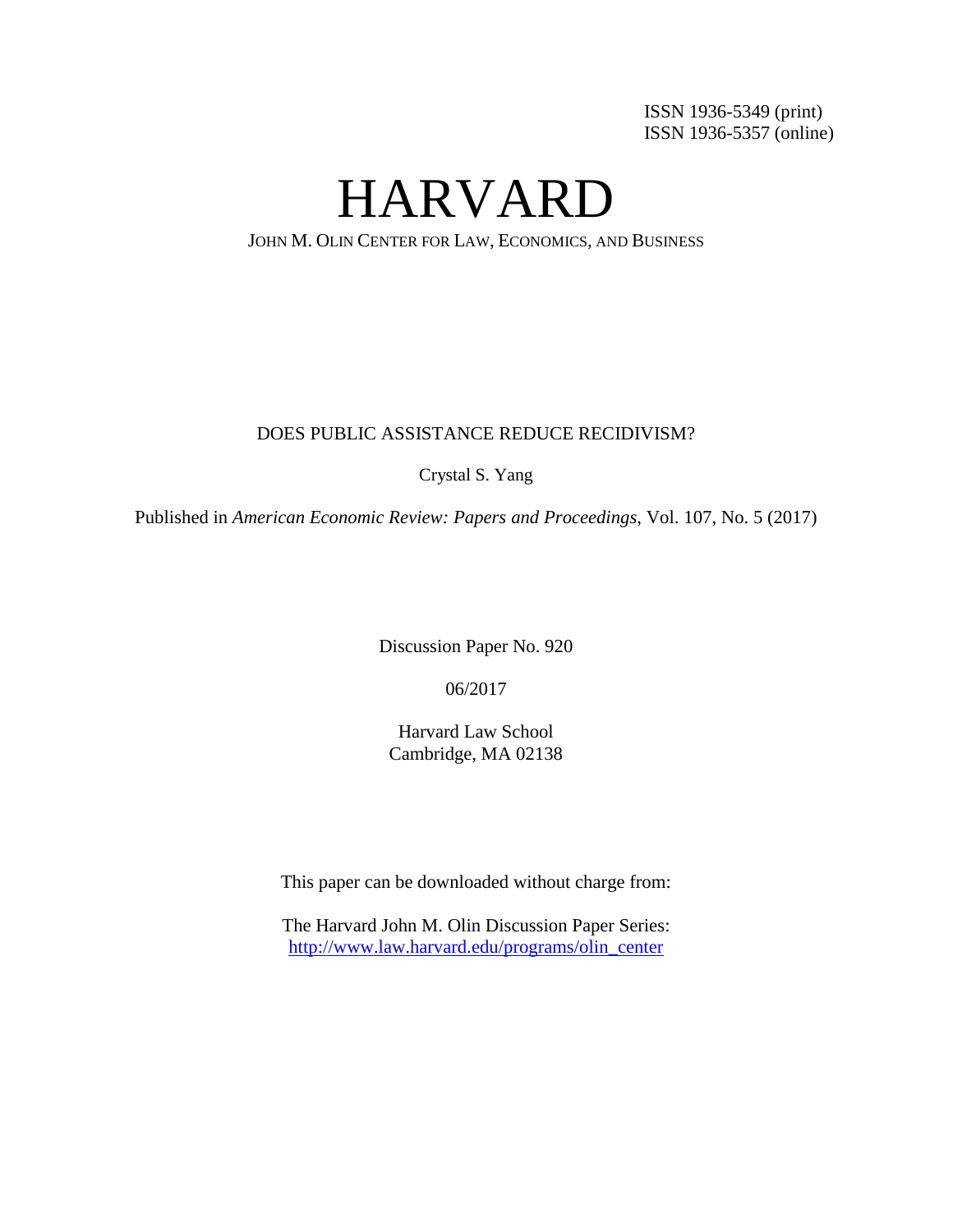# Does Public Assistance Reduce Recidivism?[†](#page-1-0)

*By* Crystal S. Yang[\\*](#page-1-1)

America's War on Drugs has led to the incarceration of millions of individuals for drug-related offenses. Today, approximately half a million individuals are incarcerated for a drug conviction, a ten-fold increase from 1980 (Mauer and King 2007). Drug offenders represent 16 percent of inmates in state prisons and half of all inmates in federal prison (Carson 2014).

Even after incarceration, many drug offenders continue to be punished through the federal lifetime ban on public assistance. Section 115 of the Personal Responsibility and Work Opportunity Reconciliation Act (PRWORA) of 1996 imposed a lifetime ban on both welfare benefits and food stamps to any individual convicted of a state or federal felony involving "the possession, use or distribution of a controlled substance" for conduct occurring after August 22, 1996 (P. L. 104–93). Debated for only two minutes and adopted by unanimous consent, this lifetime ban was passed on the notion that "if we are serious about our drug laws, we ought not to give people welfare benefits who are violating the Nation's drug laws" (Senator Phil Gramm,  $R-TX$ ).

However, Section 115 also allowed states to pass laws opting out of the federal ban. Since 1996, over 30 states have adopted legislation that fully or partially opts out of the federal ban, restoring eligibility for drug felons. A primary argument used by advocates for restoring eligibility is that prohibitions on public assistance increase the chances of re-offending by making it more difficult for ex-offenders to make ends

<span id="page-1-0"></span>†Go to https://doi.org/10.1257/aer.p20171001 to visit the article page for additional materials and author disclosure statement.

meet. Indeed, existing evidence suggests that the ban had a first-order effect on limiting access to public assistance. For example, according to a Government Accountability Office report, among offenders released in 2001, 15 percent of otherwise eligible drug felons were barred from welfare and 25 percent barred from food stamps (GAO 2005). Another estimate suggests that between 1997 and 2002, states removed at least 92,000 adults with felony drug convictions from the welfare rolls (Gustafson 2009).

In this paper, I provide the first set of estimates on the impact of public assistance eligibility on return to prison using administrative data on released offenders in 43 states. I exploit the timing of the federal public assistance ban under PRWORA of 1996, and timing of state laws that opted out of the federal ban. I also take advantage of the fact that the federal welfare and food stamp ban applied exclusively to ex-offenders with drug felony convictions. Using a triple-differences research design, I find that eligibility for welfare and food stamps at the time of release significantly reduces the risk of returning to prison within one year by up to 10 percent. These findings are largely consistent with prior work finding that economic factors affect reentry (e.g., Holzer, Raphael, and Stoll 2003; Travis 2005; Harding et al. 2014), in particular labor market opportunities at the time of release (e.g., Sabol 2007; Raphael and Weiman 2007; Schnepel 2016; Yang 2016).

## **I. Data and Background**

*National Corrections Reporting Program.—* Prison release and admittance data are from the National Corrections Reporting Program (NCRP). These data are constructed using administrative corrections and parole data voluntarily provided by states. Within each state, records of prisoners are linked using inmate ID numbers, and demographic and crime characteristics. The data include rich offender

<span id="page-1-1"></span><sup>\*</sup>Harvard Law School, 1585 Massachusetts Avenue, Cambridge, MA 02138 (e-mail: cyang@law.harvard.edu). I am very grateful to Will Dobbie and Michael Mueller-Smith for helpful comments and suggestions. Molly Bunke and Colin Doyle provided excellent research assistance. All errors are my own.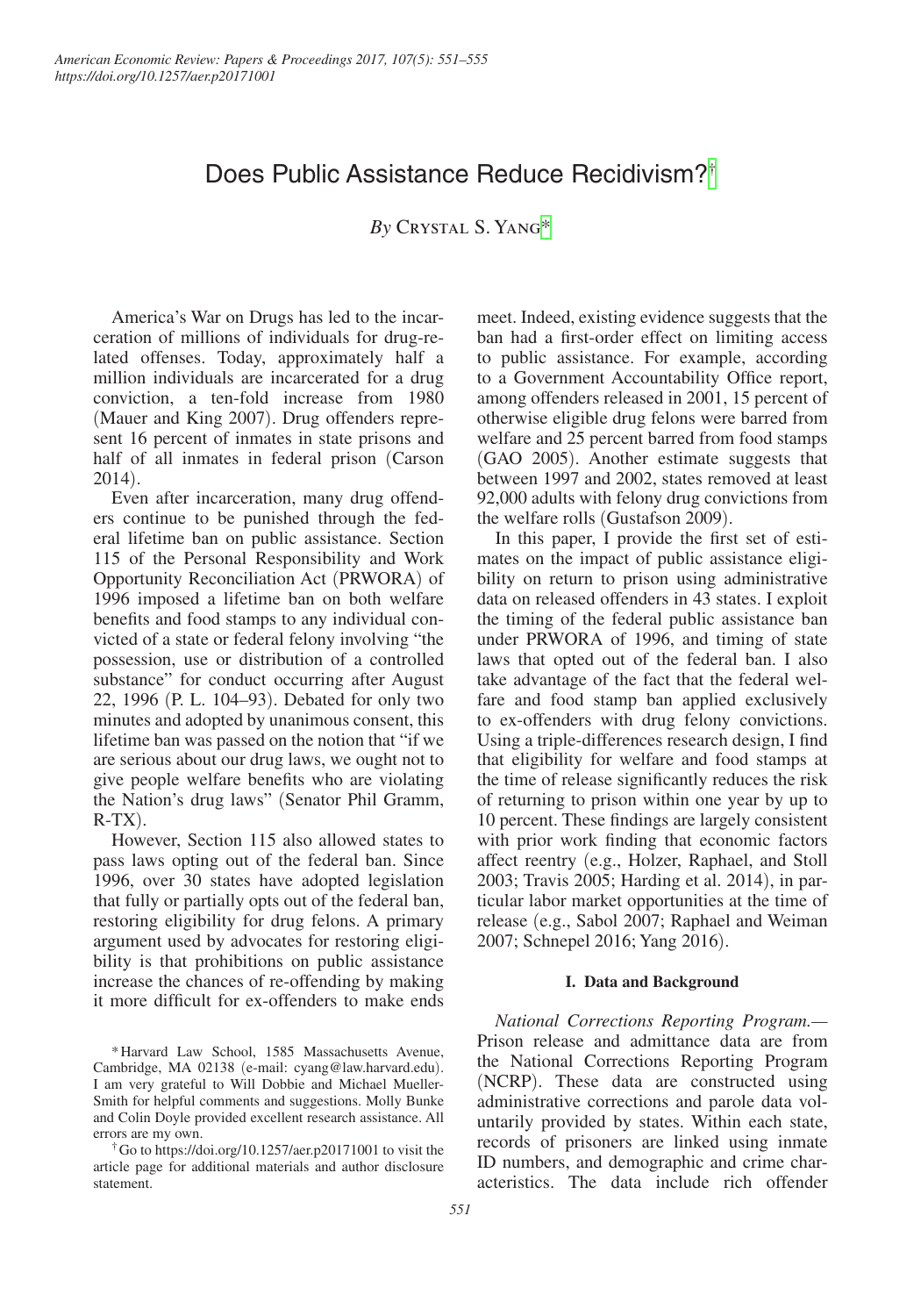characteristics: age, race, Hispanic ethnicity, highest grade completed, gender, prior felony incarceration, offense of conviction, convicted counts, total sentence, time served, type of prison, reason for entering into prison, and reason for release. See Rhodes et al. (2016) and Yang (2016) for additional details on the data.

For this study, I define recidivism as return to prison within one year given that the hazard rate of returning to prison is highest in the first year post-release (Yang 2016). In addition, rates of death, risky behaviors, and food insecurity are highest in the first few months after release (Binswanger et al. 2007, Wang et al. 2013).

I keep the first observed prison release for each individual offender to proxy for first-time offenders, keep individuals who are observed for at least a full year post-release, and drop any observations where prison release date and state of conviction are missing. After these sample restrictions, the data include 4,885,754 offenders. These data consist of an unbalanced panel of prisoners released in 43 states between 1971 and 2014, with the vast majority of releases occurring between 1992 and 2014.

Table 1 reports summary statistics for both drug and nondrug offenders in the sample. In general, drug offenders in the sample are slightly less likely to return to prison within one year (16.8 percent) compared to nondrug offenders (18.9 percent). Drug offenders are more likely to be black or Hispanic and serve less time on average compared to nondrug offenders.

*Federal and State Law Changes*.—As discussed previously, the federal ban for both welfare and food stamps applied to felony drug convictions for conduct occurring after August 22, 1996. Since then, over 30 states have opted out of the federal ban for either welfare or food stamps. I collect and code information on all state-level law changes and define these law changes as either full or partial opt-outs.

Partial opt-out laws vary across states. For example, some states partially opted out of the federal ban by continuing to ban public assistance for individuals convicted of manufacturing or distributing drugs, but exempting those convicted of drug possession. Other states passed laws requiring drug treatment and testing in order to be eligible for public assistance.

During the sample period covered by the NCRP data, released drug felons had some

Table 1—Summary Statistics of Released Prisoners

|                                   | Drug      |       | Nondrug   |        |  |
|-----------------------------------|-----------|-------|-----------|--------|--|
| Variable                          | Mean      | SD    | Mean      | SD     |  |
| Panel A. Recidivism               |           |       |           |        |  |
| Return to prison in 1 year        | 0.168     | 0.374 | 0.189     | 0.392  |  |
| Panel B. Offender characteristics |           |       |           |        |  |
| White                             | 0.430     | 0.495 | 0.540     | 0.498  |  |
| <b>Black</b>                      | 0.496     | 0.500 | 0.382     | 0.486  |  |
| Hispanic                          | 0.222     | 0.416 | 0.177     | 0.382  |  |
| Male                              | 0.850     | 0.357 | 0.888     | 0.316  |  |
| Female                            | 0.150     | 0.357 | 0.112     | 0.316  |  |
| Age at release                    | 33.842    | 9.850 | 33.597    | 10.636 |  |
| Less HS degree                    | 0.539     | 0.498 | 0.530     | 0.499  |  |
| HS degree                         | 0.388     | 0.487 | 0.387     | 0.487  |  |
| Some college                      | 0.060     | 0.237 | 0.066     | 0.248  |  |
| College degree                    | 0.008     | 0.089 | 0.012     | 0.109  |  |
| Prior felony incarceration        | 0.178     | 0.383 | 0.180     | 0.384  |  |
| Time served (years)               | 1.444     | 1.722 | 2.290     | 3.382  |  |
| <b>Observations</b>               | 1,431,778 |       | 3,453,976 |        |  |

*Note:* This table presents summary statistics for offenders convicted of drug offenses and nondrug offenses.

eligibility for welfare in 32 states, including full eligibility for welfare in 16 states. Additionally, during the sample period, released drug felons had some eligibility for food stamps in 36 states, including full eligibility for food stamps in 22 states. While law changes for welfare and food stamps are highly correlated, states are relatively more lenient toward drug felon eligibility for food stamps compared to welfare. See online Appendix Table A1 for information on the stateyears in the sample and for effective dates of all law changes. Figure A1 presents one-year recidivism trends over time and shows that recidivism rates for drug and nondrug offenders generally track one another, particularly prior to the federal ban.

## **II. Empirical Methodology**

I estimate a linear probability model using a triple-differences research design:

$$
(1)Y_{its} = \beta_0 + \beta_1 \mathbf{X}_i + \beta_2 Drug_i + \gamma_t + \delta_s + \kappa_{st}
$$

$$
+ \gamma_t \times Drug_i + \delta_s \times Drug_i
$$

$$
+ \beta_3Ellig_{st} + \beta_4Ellig_{st} \times Drug_i + \varepsilon_{its},
$$

where  $Y_{its}$  is the probability that defendant *i* released in month-year *t* in state *s* returns to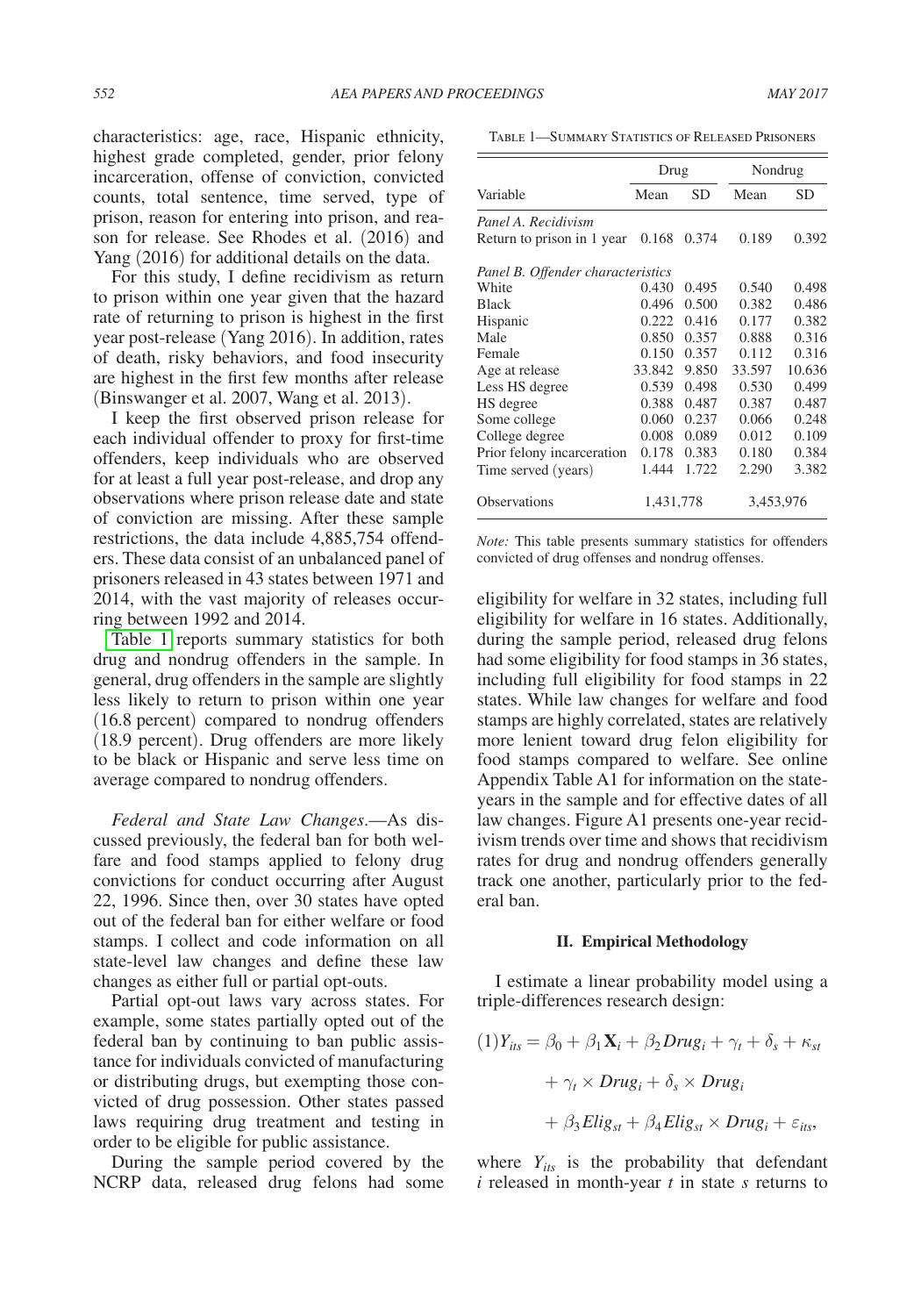prison within a year post-release. **X***<sup>i</sup>* includes a rich set of individual-level demographic, crime, and prison characteristics described previously, and *Drug<sub>i</sub>* equals one for individuals convicted of drug offenses. I also control for state fixed effects  $(\delta_s)$ , year of release fixed effects  $(\gamma_t)$ , and their interactions with *Drugi* . Finally, I include state-by-year fixed effects  $(\kappa_{st})$  to account for state-specific shocks that may be correlated with the passage of the state laws. Standard errors are clustered at the state-year level to account for serial correlation. In unreported results, results are similar clustering at the state level.

 $Elig<sub>st</sub>$  is an indicator equal to one if drug felons are eligible for public assistance in state *s* and month-year *t*. Specifically, *Elig<sub>st</sub>* is equal to one in state-month-years prior to the passage of PRWORA of 1996, equal to zero when the federal ban binds, and equal to one if and when states passed laws opting out of the federal ban.<sup>1</sup> In the main results, I define  $Elig_{st}$  in two ways: (i) equal to one if drug felons are eligible for public assistance in any form, including if a state partially opts out of the federal ban ("any eligibility"), and (ii) equal to one if drug felons are fully eligible for public assistance ("full eligibility") to separately assess the impact of any versus full eligibility.

Under this specification, the parameter of interest is  $\beta_4$ , which can be interpreted as the differential effect of public assistance eligibility at the time of release on the recidivism of drug offenders compared to nondrug offenders. This estimate provides a causal estimate of welfare and food stamp eligibility for drug offenders if there are no contemporaneous shocks that affect the relative outcomes of released drug offenders relative to nondrug offenders in the same stateyears as the laws.

One potential concern is if these law changes are correlated with changes in the characteristics of released drug offenders relative to nondrug offenders. To assess potential compositional changes, I combine all offender-level observable characteristics into a single ex ante risk index by estimating the probability of one-year return to prison as a function of demographic, crime, and prison characteristics. In online Appendix Table A2, I find no significant relationship between welfare and food stamp eligibility and the predicted risk of drug offenders versus nondrug offenders, suggesting that compositional changes are unlikely to drive the results.

## **III. Results**

[Table 2](#page-4-0) presents the main results. Columns 1 and 2 present results for welfare eligibility, columns 3 and 4 present results for food stamps eligibility, and columns 5 and 6 present results for joint eligibility for both welfare and food stamps. Panel A presents results for the full sample of released offenders. Column 1 indicates that any eligibility for welfare reduces the recidivism rate of newly released drug offenders by 1.7 percentage points relative to nondrug offenders, a 10.1 percent decrease from the drug offender mean. Being fully eligible for welfare decreases the recidivism rate by 1.5 percentage points for drug offenders relative to nondrug offenders (column 2). Turning to food stamp eligibility, I find minimal evidence that any eligibility reduces the recidivism risk of drug offenders relative to nondrug offenders (column 3). In contrast, full eligibility for food stamps with no restrictions has a significant effect. Drug offenders fully eligible for food stamps at the time of release are 2.2 percentage points less likely to return to prison in one year compared to nondrug offenders, a 13.1 percent decrease from the drug offender mean.

Unsurprisingly, given these results, eligibility for both welfare and food stamps also reduces the risk of recidivism. Under a regime of any eligibility for both, drug offenders are 1.3 percentage points less likely to return to prison compared to nondrug offenders (column 5), and under full eligibility for both, drug offenders are 1.5 percentage points less likely to return to prison relative to nondrug offenders (column 6). Overall, these results suggest that public assistance eligibility, in particular full eligibility, substantially decreases recidivism among newly released drug offenders.

<span id="page-3-0"></span><sup>&</sup>lt;sup>1</sup>In practice, my estimates are likely downward biased for two main reasons. First, under the federal ban, only those who were convicted of drug-related felonies for conduct occurring after August 22, 1996 were ineligible for public assistance. Unfortunately, the NCRP data do not contain exact offense date, so I treat all drug felons released from prison after December 1997 as ineligible for public assistance under the federal ban given that the average time served is approximately 1.4 years. Second, I treat all drug offenders as affected by law changes despite the fact that many drug offenders may not have been otherwise eligible for welfare and food stamps in the absence of a drug conviction.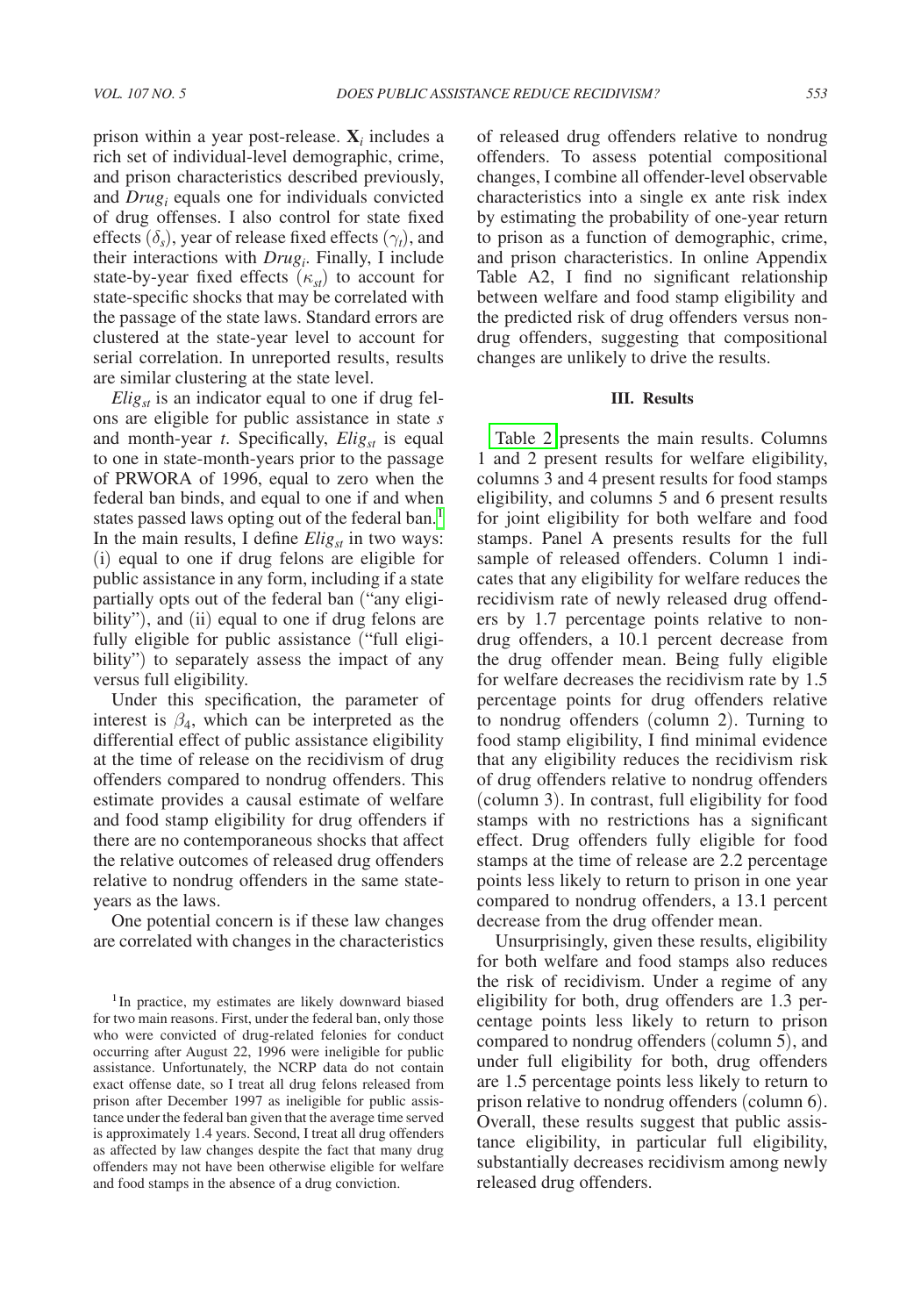<span id="page-4-0"></span>

|                                |                     | Welfare             |                     | Food stamps         |                     | Both                |  |
|--------------------------------|---------------------|---------------------|---------------------|---------------------|---------------------|---------------------|--|
|                                | (1)                 | (2)                 | (3)                 | (4)                 | (5)                 | (6)                 |  |
| Panel A. Full sample           |                     |                     |                     |                     |                     |                     |  |
| Any eligibility $\times$ drug  | $-0.017$<br>(0.004) |                     | 0.002<br>(0.004)    |                     | $-0.013$<br>(0.004) |                     |  |
| Full eligibility $\times$ drug |                     | $-0.015$<br>(0.005) |                     | $-0.022$<br>(0.004) |                     | $-0.015$<br>(0.005) |  |
| <b>Observations</b>            | 4,885,754           | 4,885,754           | 4,885,754           | 4,885,754           | 4.885.754           | 4,885,754           |  |
| Panel B. Served $\leq$ 2 years |                     |                     |                     |                     |                     |                     |  |
| Any eligibility $\times$ drug  | $-0.019$<br>(0.004) |                     | $-0.003$<br>(0.004) |                     | $-0.015$<br>(0.004) |                     |  |
| Full eligibility $\times$ drug |                     | $-0.025$<br>(0.006) |                     | $-0.026$<br>(0.005) |                     | $-0.025$<br>(0.006) |  |
| <b>Observations</b>            | 3,524,163           | 3,524,163           | 3,524,163           | 3,524,163           | 3,524,163           | 3,524,163           |  |

Table 2—Main Results: Return to Prison in One Year

*Notes:* This table presents main OLS estimates. Each column represents a separate regression. Defendant and crime controls include: race, ethnicity, gender, age, age squared, highest grade completed, prior felony incarceration indicator, main offense type, number of convicted counts, total sentence imposed, type of prison admission, type of facility, reason for release, time served, time served squared. All specifications include year of release fixed effects, state fixed effects, and state-by-year fixed effects. Standard errors are clustered at the state-year level.

Panel B presents analogous results for a sample of offenders who served no more than two years in prison. This sample may yield more appropriate comparisons given that drug offenders in the sample serve substantially less time on average than nondrug offenders (see Table 1). Results are very similar in this subsample. Specifically, under a regime of any eligibility for both welfare and food stamps, recently released drug offenders are 1.5 percentage points less likely to return to prison compared to nondrug offenders (column 5), and under a regime of full eligibility, drug offenders are 2.5 percentage points less likely to return to prison (column 6).

Online Appendix Tables A2 and A3 present several robustness checks. Online Appendix Table A2 presents results using a more balanced panel of 16 states that provided data for the majority of the sample period. Online Appendix Table A3 presents marginal probit and hazard model estimates. Results are robust to these alternative specifications.

#### **IV. Conclusion**

In this paper, I find that eligibility for welfare and food stamps significantly decreases recidivism among newly released drug offenders, potentially because public assistance helps ex-offenders make ends meet when other economic prospects are dire. Future work assessing the impact of public assistance eligibility on ex-offenders and their families is essential given recent initiatives to release nonviolent drug offenders. For instance, in 2015, more than 6,000 federal drug offenders were released early under a re-sentencing effort for people convicted of nonviolent drug crimes, with many states following suit. The US Sentencing Commission has also recently reduced prison terms retroactively for certain drug offenses as part of an effort to reduce the federal prison population.

#### **REFERENCES**

- **Binswanger, Ingrid A., Marc F. Stern, Richard A. Deyo, Patrick J. Heagerty, Allen Cheadle, Joann G. Elmore, and Thomas D. Koepsell.** 2007. "Release from Prison—A High Risk of Death for Former Inmates." *New England Journal of Medicine* 356 (2): 157–65.
	- **Carson, E. Ann.** 2014. *Prisoners in 2014*. Washington, DC: United States Department of Justice.
	- **General Accountability Office.** 2005. *Drug Offenders: Various Factors May Limit the Impacts of Federal Laws That Provide for Denial of Selected Benefits.* Washington, DC: United States Government Accountability Office.